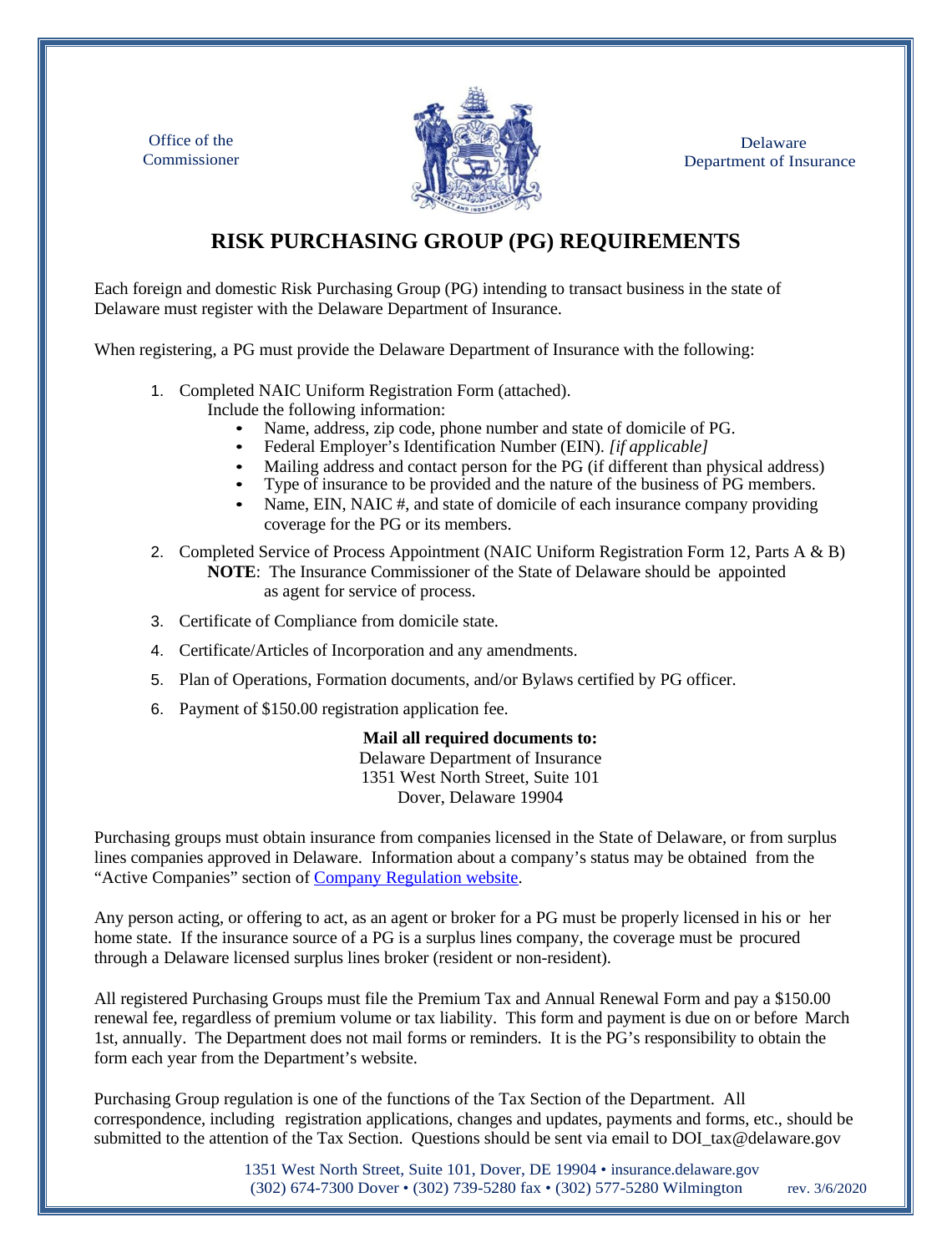|    | Part A                                                                                                                                                                                                                        |
|----|-------------------------------------------------------------------------------------------------------------------------------------------------------------------------------------------------------------------------------|
|    |                                                                                                                                                                                                                               |
|    | DEPARTMENT OF INSURANCE PURCHASING GROUP-<br><b>NOTICE AND REGISTRATION</b>                                                                                                                                                   |
|    | (All information should be typed)                                                                                                                                                                                             |
|    | Name and Federal EIN (if applicable) of the Purchasing Group.                                                                                                                                                                 |
|    |                                                                                                                                                                                                                               |
|    | List any other name(s) by which the Purchasing Group is known or may be doing business in this State or any<br>other State:                                                                                                   |
|    | ,我们也不会有什么。""我们的人,我们也不会有什么?""我们的人,我们也不会有什么?""我们的人,我们也不会有什么?""我们的人,我们也不会有什么?""我们的人<br>a) Form of organization (i.e., corporation, partnership, association) and the state in which organized:                                   |
|    | b) Purpose(s) of organization:                                                                                                                                                                                                |
|    | ,我们也不能在这里的时候,我们也不能在这里的时候,我们也不能会在这里的时候,我们也不能会在这里的时候,我们也不能会在这里的时候,我们也不能会在这里的时候,我们也                                                                                                                                              |
|    | b) Address:                                                                                                                                                                                                                   |
|    |                                                                                                                                                                                                                               |
|    | the control of the control of the control of the control of the control of the control of the control of the control of the control of the control of the control of the control of the control of the control of the control |
| 5. | Physical address of the administrative offices of the Purchasing Group, if different from response to #4b<br>above:                                                                                                           |
|    | ,我们也不能在这里的时候,我们也不能会在这里,我们也不能会在这里,我们也不能会在这里,我们也不能会在这里的时候,我们也不能会在这里,我们也不能会不能会不能会不能                                                                                                                                              |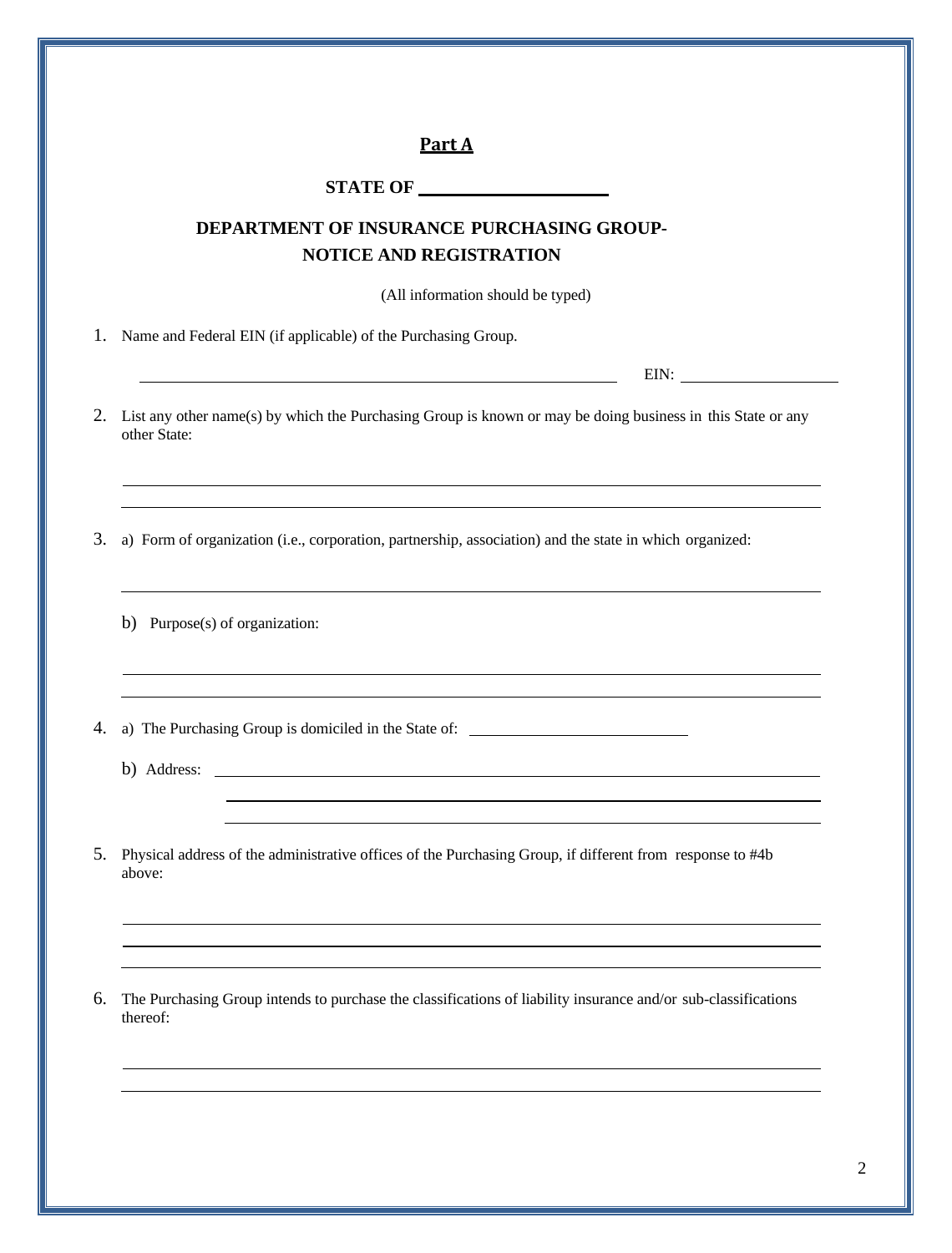## **PURCHASING GROUP FORM**

| 7. The Purchasing Group intends to purchase the liability insurance described in item #6 above from the |
|---------------------------------------------------------------------------------------------------------|
| following insurance company or companies: [Give full name of the company, state of domicile, NAIC #,    |
| and Federal Employer Identification Number (EIN).                                                       |

| Name of Company | Dom | NAIC# | <b>EIN</b> |
|-----------------|-----|-------|------------|
|                 |     |       |            |
|                 |     |       |            |
|                 |     |       |            |
|                 |     |       |            |
|                 |     |       |            |

8. List the name, addresses, social security number (SSN) of each officer and director of the Purchasing Group. (Attach additional pages if necessary.)

| Name       | Address                                                                                                                                                                                                      | <b>SSN</b> | Position within PG |
|------------|--------------------------------------------------------------------------------------------------------------------------------------------------------------------------------------------------------------|------------|--------------------|
|            |                                                                                                                                                                                                              |            |                    |
|            |                                                                                                                                                                                                              |            |                    |
|            |                                                                                                                                                                                                              |            |                    |
| coverages. | 9. List the name, SSN, address and telephone number of the person within the Purchasing Group who is most<br>knowledgeable about the Purchasing Group's insurance program, including membership criteria and |            |                    |

| <b>Name</b> | <b>DO</b> T | Address | Telephone # |
|-------------|-------------|---------|-------------|
|             |             |         |             |

 $\overline{\phantom{a}}$ 

10. List the name, EIN, address and telephone number of the company that manages or administers the insurance program for the Purchasing Group, and the name, SSN, address and telephone number of the person responsible for the Group's insurance program: (if none, answer none.)

| Name | <b>EIN/SSN</b> | <b>Address</b> | Telephone # |
|------|----------------|----------------|-------------|
|      |                |                |             |
|      |                |                |             |
|      |                |                |             |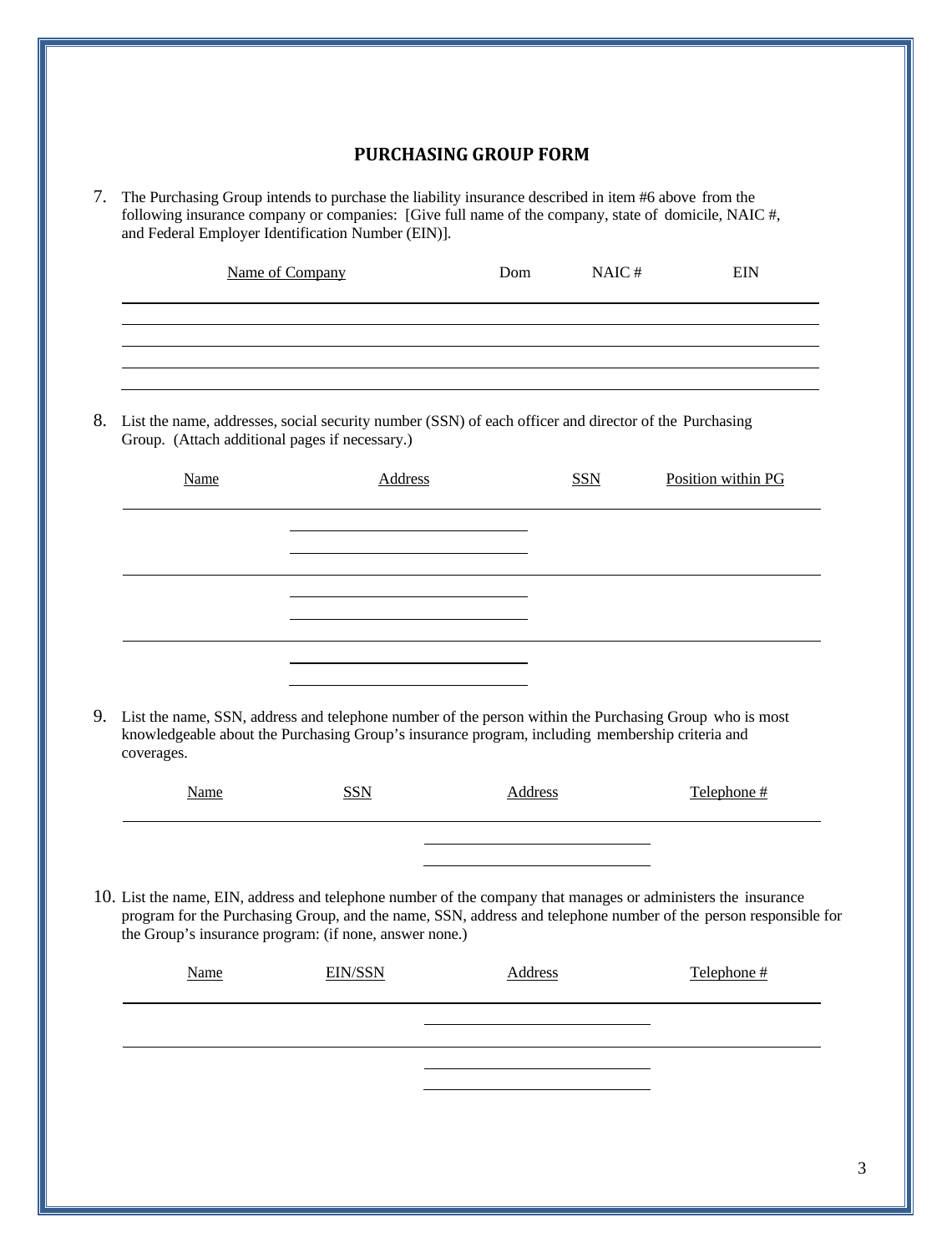## **PURCHASING GROUP FORM**

11. List the name(s), SSN, and address(es) of the licensed insurance producer or surplus lines broker(s) responsible for the purchase of liability insurance for the Purchasing Group and its members and the state(s) in which they are licensed: (Attach additional pages, if necessary. If none, answer none.)

|    | Name                                       | SSN | Address                                                                                                    | State(s) |
|----|--------------------------------------------|-----|------------------------------------------------------------------------------------------------------------|----------|
|    |                                            |     |                                                                                                            |          |
|    |                                            |     | 12. Has any person transacting business on behalf of this Purchasing Group ever:                           |          |
| a) | person?                                    |     | Been arrested, indicted and convicted of a felony or is a felony charge currently pending against any such |          |
| b) |                                            |     | Had any application for a professional, vocational or business license denied?                             |          |
| C) | Had any such license suspended or revoked? |     |                                                                                                            |          |
| d) | licensee?                                  |     | Withdrawn or surrendered any such application or license to avoid potential disciplinary action against    |          |

If the answer to any part of this question is yes, attach a supplementary statement explaining in full each such occurrence.

- 13. The Purchasing Group is composed of members whose business or activities are similar or related with respect to the liability to which members are exposed by virtue of any related, similar, or common business, trade, product, services, premises or operations. Give a General Description of Business or activities engaged in by Purchasing Group members.
- 14. The Purchasing Group purchases such liability insurance listed in Item #6 above only for its group members and only to cover their similar or related liability exposure, as described in Item #13 above.
- 15. The Purchasing Group has as one of its purposes the purchase of liability insurance on a purchasing group basis.
- 16. The Purchasing Group has designated the Insurance Commissioner [Director, Superintendent] of this state to be its agent solely for the purpose of receiving services of legal documents or process by executing Part B of this form, attached hereto.
- 17. The Purchasing Group has submitted a registrations fee of \$150.00, payable to the Delaware Department of Insurance.
- 18. The Purchasing Group will not purchase any insurance policy in this state which provides coverage prohibited generally by statute of this state or declared unlawful by the highest court of this state whose law applies to such policy.
- 19. The Purchasing Group will comply with all other applicable state laws.

20. The Purchasing Group will notify the Insurance Commissioner [Director, Superintendent] of any subsequent